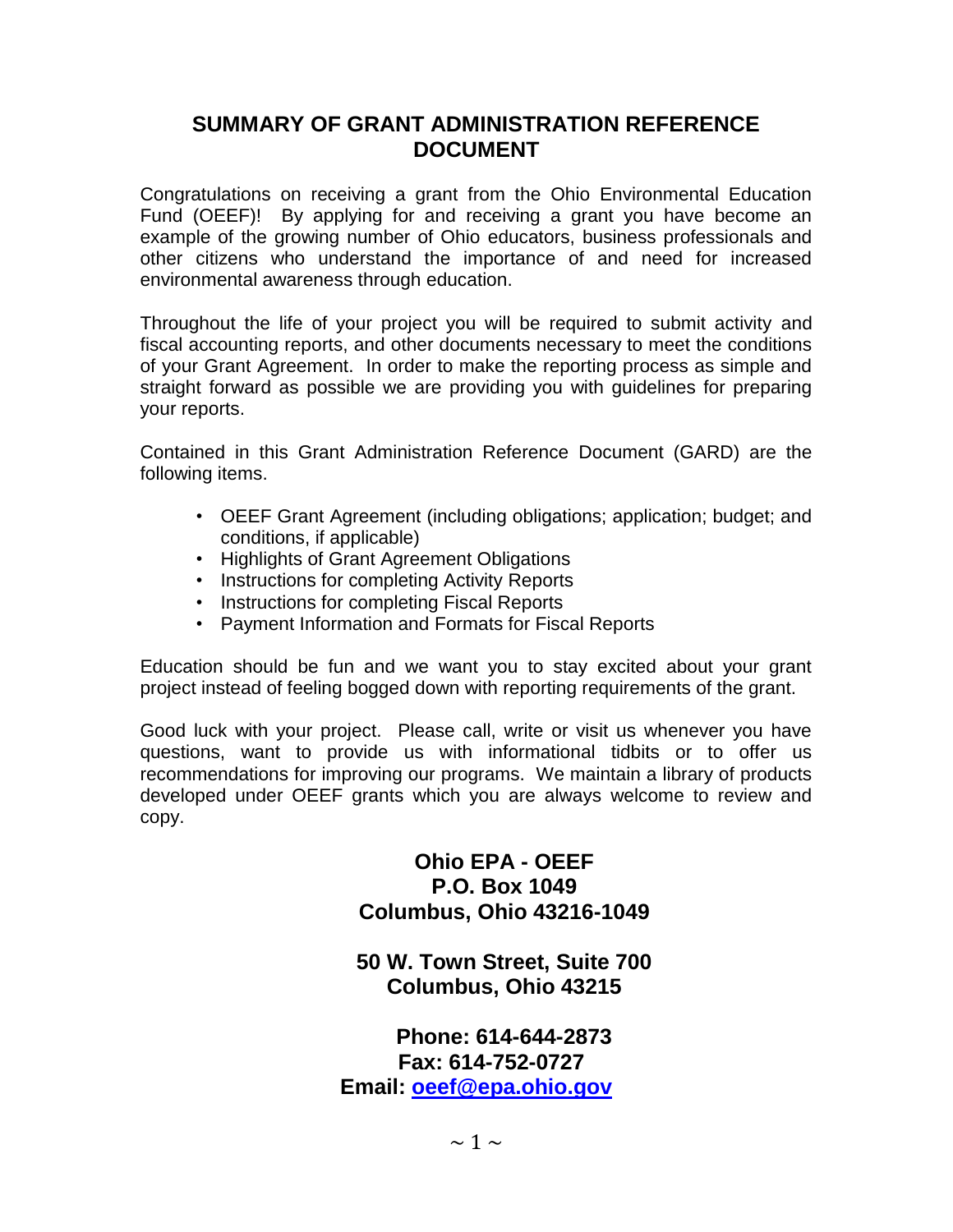## **HIGHLIGHTS OF GRANT AGREEMENT OBLIGATIONS**

Please review your Grant Agreement carefully and be sure your Fiscal Agent also is familiar with the obligations prior to initiating your project. Becoming familiar with your obligations under this Agreement, your budget and any conditions placed on the award of your grant, will help you to avoid reporting problems at the end of your grant project. We would like you to focus your attention on a few of the obligations.

- **Term of Agreement (Pg 1)**: The term of the Grant Agreement is the time period you are bound to the requirements of the Agreement. This begins with the date the Grant Agreement was signed by both parties and runs through the date OEEF issues a written letter of closure, and includes the five-year records retention requirement. This time period is different from the Project Period.
- **Project Period (Pg 1)**: Your Project Period is the timeline you decided you needed to undertake your project from the initiation of your project activities to the completion of your project evaluation. Extending the Project Period requires a written request and approval. **OEEF will only grant up to 6 month extensions for any grantee.**
- **Three Copies of Products (Pg 2)**: Three copies of materials produced in whole or in part under this Agreement must be provided to the OEEF. If a product involves a major expense, such as a several-hundred-dollar classroom "toolbox" of instructional material, please discuss this in advance with OEEF staff.
- **(Initial Payment) (Pg 2)**: The Grantee shall notify the OEE Chief requesting to receive grant payments on a reimbursement basis or in the form of working capital advance payments. The initial award payment shall not be made unless and until all parties hereto have executed this Agreement. Please see your grant agreement for further information.
- **Expenditures Incurred Prior to Effective Date of Agreement (Pg 2)**: Debts for activities under this grant must not be incurred prior to the effective date of this Agreement.
- **Closing Reports (Pg 3)**: **All reports must be signed by two individuals, unless the parties agree otherwise. The reports may be signed by the Project Director, Authorizing Agent and/or the Fiscal Agent**. Fiscal reports must be on your organization's letterhead.
- **Project Budget Modifications (Pg 3)**: You do need to acquire prior approval from the OEEF to modify your grant budget. You must submit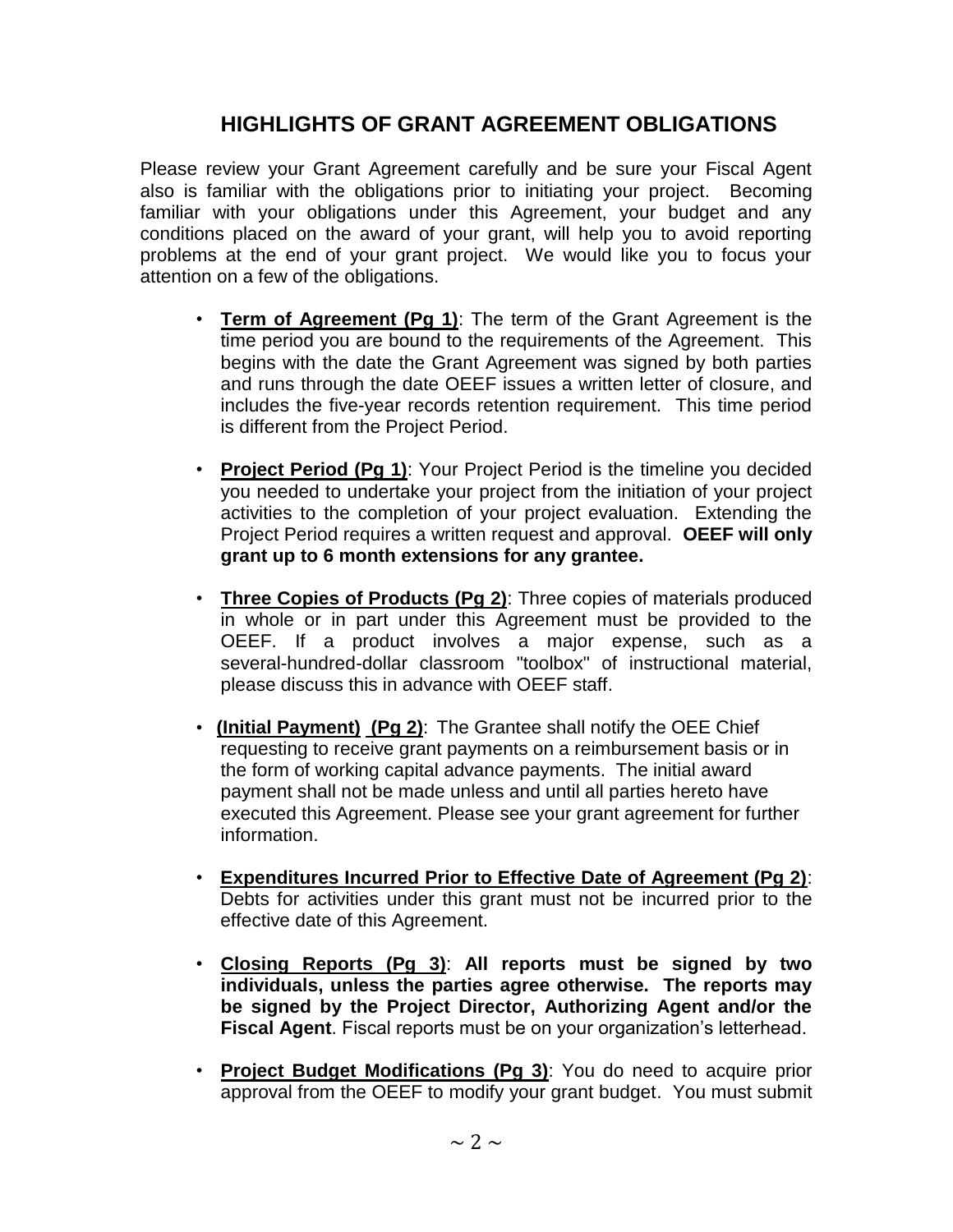a written modification to the OEEF within 30 days of determining a change is needed. Also keep in mind, any expenses not eligible for funding identified in the OEEF Grant Guidelines apply to active grants.

- **Project Activity Modifications (Pg 3)**: You DO need to request, in writing, prior approval from the OEEF to modify your grant activities. Every effort will be made to respond quickly to your requests so that your project is not delayed.
- **Separate Accounting/Records Retention (Pg 3)**: You must maintain separate accounting records of grant funds and retain these records for five years from the date the grant is closed.
- **Access and Audit**: The OEEF has the right to conduct a compliance audit of your financial records of the Grant Project. Maintaining complete records will be beneficial to you in the event of an audit.
- **Disputes/Termination/Arbitration (Pg 4)**: We look forward to an enjoyable and productive working relationship with all of the grantees, however, in the event a controversy or dispute regarding your obligations under your Grant Agreement arises, conditions for resolving these disputes are identified in Articles VII and VIII.
- **Right to Reproduce Pg 5)**: The OEEF and Ohio EPA reserves a royalty-free, nonexclusive, and irrevocable license and right to reproduce, publish or otherwise use, and to authorize others to use, for governmental purposes, materials developed using OEEF grant monies, the copyright in any work developed using OEEF grant monies, and any rights or copyright purchased using OEEF grant monies.
- **General Provisions (Pgs 5,6,7)**: Be aware of all general provisions and in particular the ones dealing with Subcontracting, Contractual Services, Campaign Contributions, and Soliciting Donations.

If you have any questions concerning your obligations under the Grant Agreement during the course of your grant project, please call the OEEF staff at 614-644-2873.

## **ACTIVITY CLOSING REPORT**

When preparing the **Activity Closing Report** prepare a **cumulative review of the entire project covering all project periods previously reported**. OEEF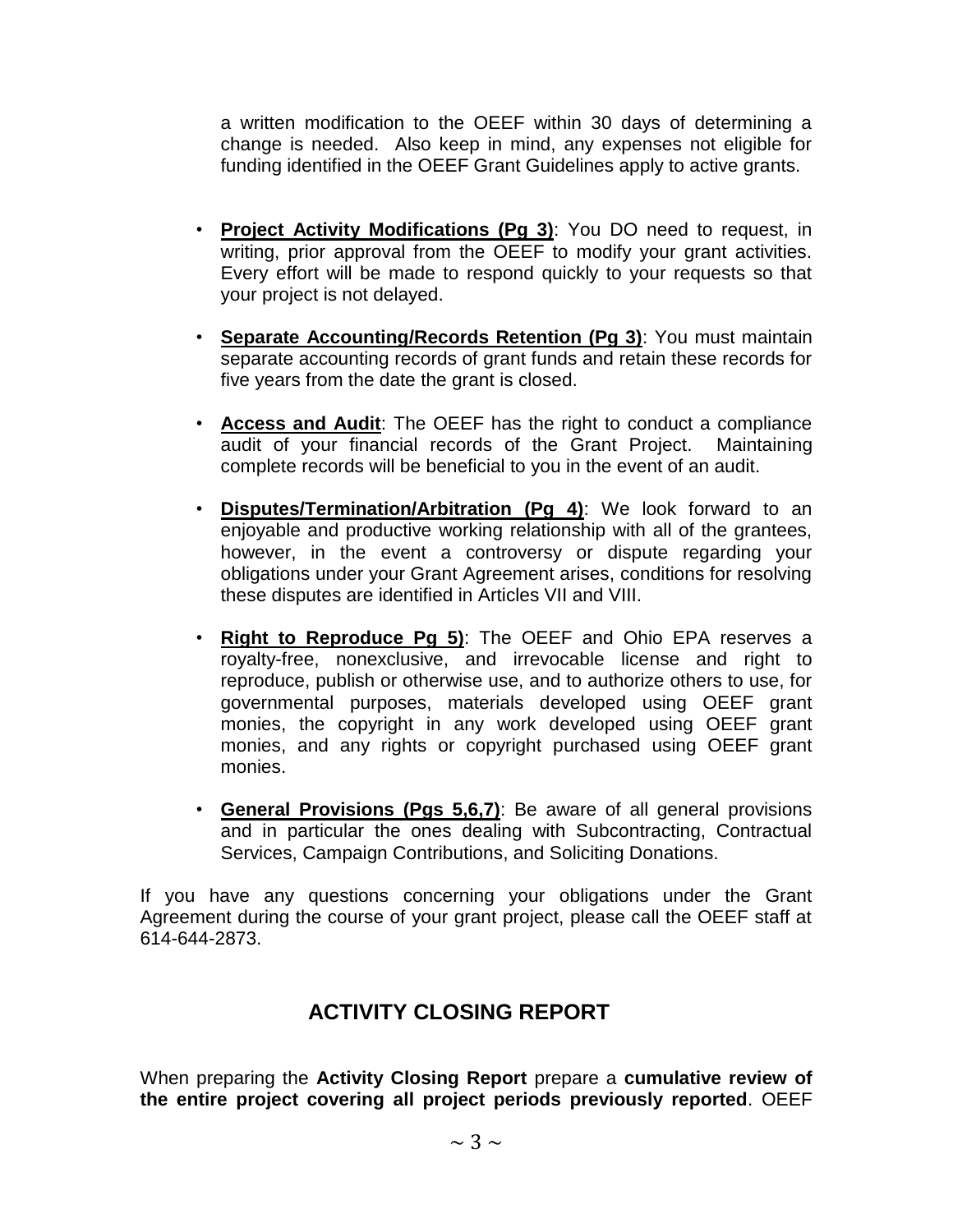mini grants are only required to submit one closing activity report at the conclusion of the grant.

- \* describe in detail how the activities were undertaken; include any information needed for others to replicate your project
- \* describe in detail two or three exemplary learning experiences
- \* choose a strength of your program and highlight how that affected the increased knowledge of your audience
- \* describe accomplishments made towards your educational objectives
- \* describe specific evaluation measures used to determine how well your educational objectives were met and explain or include examples of responses provided by your audience
- describe how your project has been shared with others and products developed disseminated
- \* describe your plans for the continuation of your program or future dissemination of products developed
- \* discuss your thoughts on if, and how, your project can be replicated by other organizations, how the products you developed can be duplicated and used by others, and the audience that would most likely benefit from these educational materials and activities.

We want to be as flexible as possible in the reporting format, so as long as you provide the above information you can be as creative (of course we as reviewers encourage that!) as you like in style and format. There is no minimum or maximum page requirement.

The OEEF will conduct an evaluation of your grant project and if your project is selected as an outstanding example of environmental education. Please call OEEF staff to learn more about the criteria used.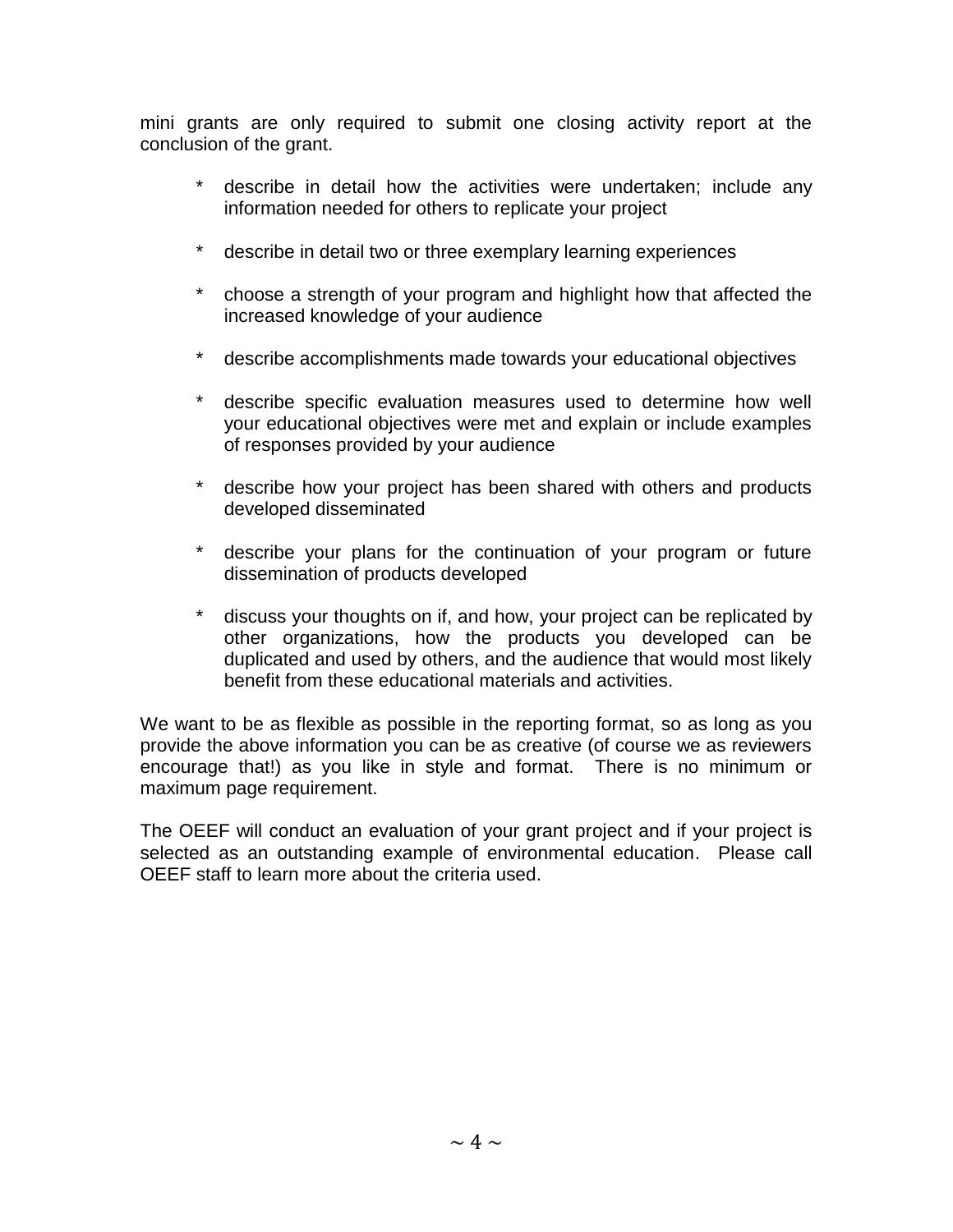## **REQUESTS FOR ACTIVITY MODIFICATIONS AND PROJECT PERIOD EXTENSIONS**

If you want to modify the activities in your project or you think you need an extension of your Project Period, you must receive prior approval of the OEEF. You may initially discuss your ideas with OEEF staff but you must also prepare a written request. OEEF will respond in writing to these requests. The written request and OEEF written approval will serve as a modification to your OEEF Grant Agreement. **OEEF only grants up to 6 month extensions to any applicant.** 

Please prepare all written requests on your organization's letterhead. At the top of the front page, type "**Activity Modification Request**" or "**Project Period Extension Request**", and reference your OEEF grant number.

## **FISCAL CLOSING REPORT**

The **Fiscal Closing Report** accounts for all expenditures made during the course of the grant project and line item balances of OEEF grant monies based on the final budget. Please prepare this report on your organization's letterhead, using the enclosed format. The Fiscal Closing Report uses a three column table format with "Current Budget", "Total Expenditures", and "Remaining Balance" across the top with Expenditure Line Items down the side. Your "Current Budget" is either your original proposed budget or, if applicable, your modified budget from the most recent Budget Modification Report. (see Budget Modifications)

We would like to know how much money, in cash and volunteer services, was provided to educate Ohio citizens on environmental issues as a result of OEEF grants. Please include, therefore, in your Fiscal Closing Report, the total amount of fiscal contributions made by your organization towards the project throughout the life of the grant project as a **footnote** at the bottom of your report. Please don't combine OEEF grant monies and in-kind cash contributions. OEEF mini grants are only required to submit one fiscal closing report at the conclusion of the grant. All fiscal reports are required to have **two** signatures of those people responsible for the grant funds and be on organizational letterhead. Grantees are required to have at least 10% in-kind contribution to the project.

## **BUDGET MODIFICATIONS**

We understand budgets submitted with grant applications are best estimates of expenditures necessary for the successful completion of the proposed project.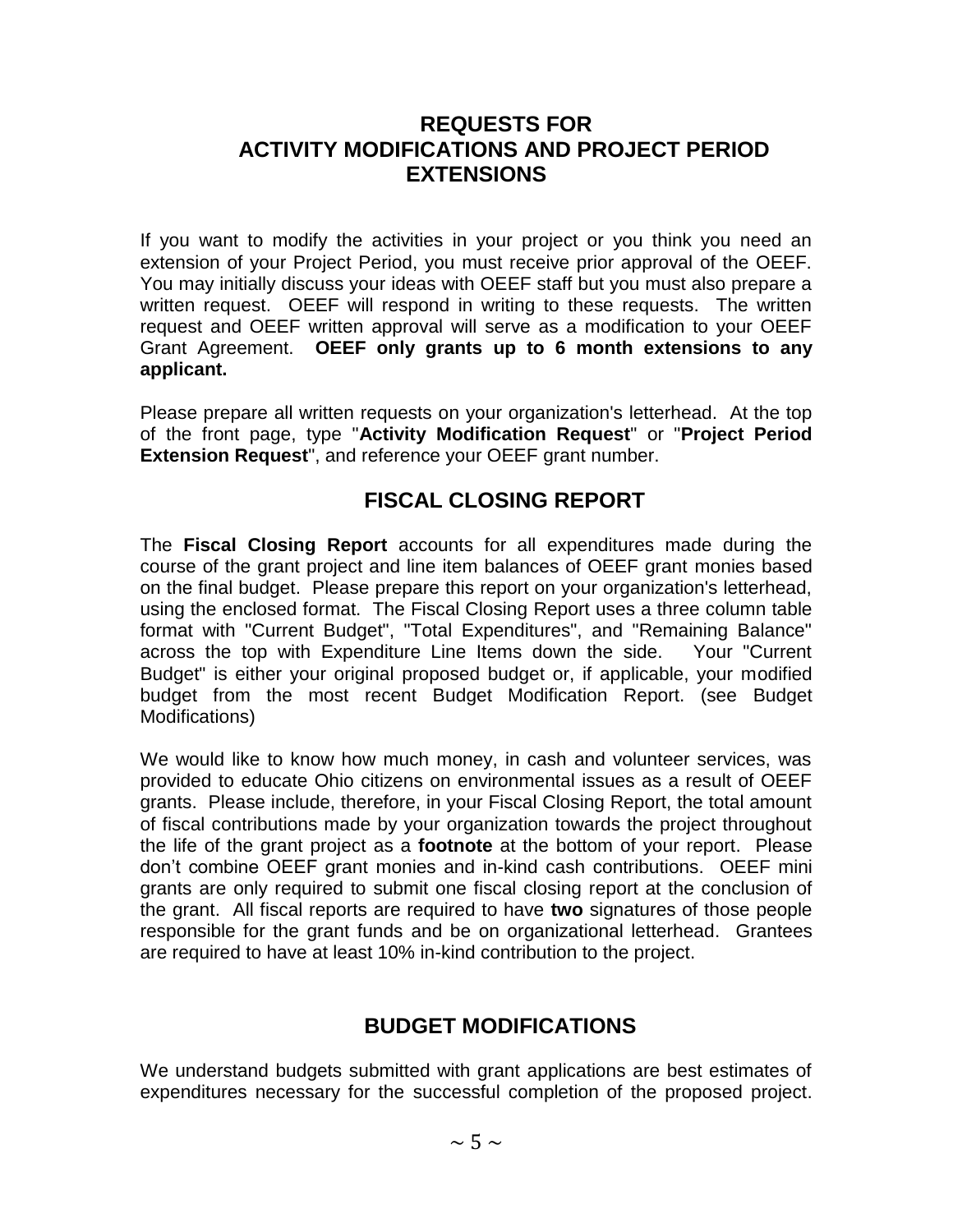Once any project is underway, adjustments to the proposed budget need to be made.

Budget modifications can be made provided the modifications do not increase the total grant award or the activities of your project have not been modified. Once you have determined a modification to the budget is necessary, within 30 days you must notify the OEEF in writing of these changes. If the modification to the budget is being made as a result of a change in your project activities, however, you will need prior written approval of the proposed changes in activities. (See Requests for Activity Modification and Project Period Extensions)

Please prepare **Budget Modification Reports** on your organization's letterhead, using the enclosed format. The Budget Modification Report uses a three column table format with "Current Budget", "Amount of Change (+ or -)", and "Modified Budget" across the top with Expense Line Items down the side. After submitting a Budget Modification Report, the number in the "Modified Budget" column will be entered in the "Current Budget" column of the next Fiscal Progress Report. Two signatures are required on all budget modification reports.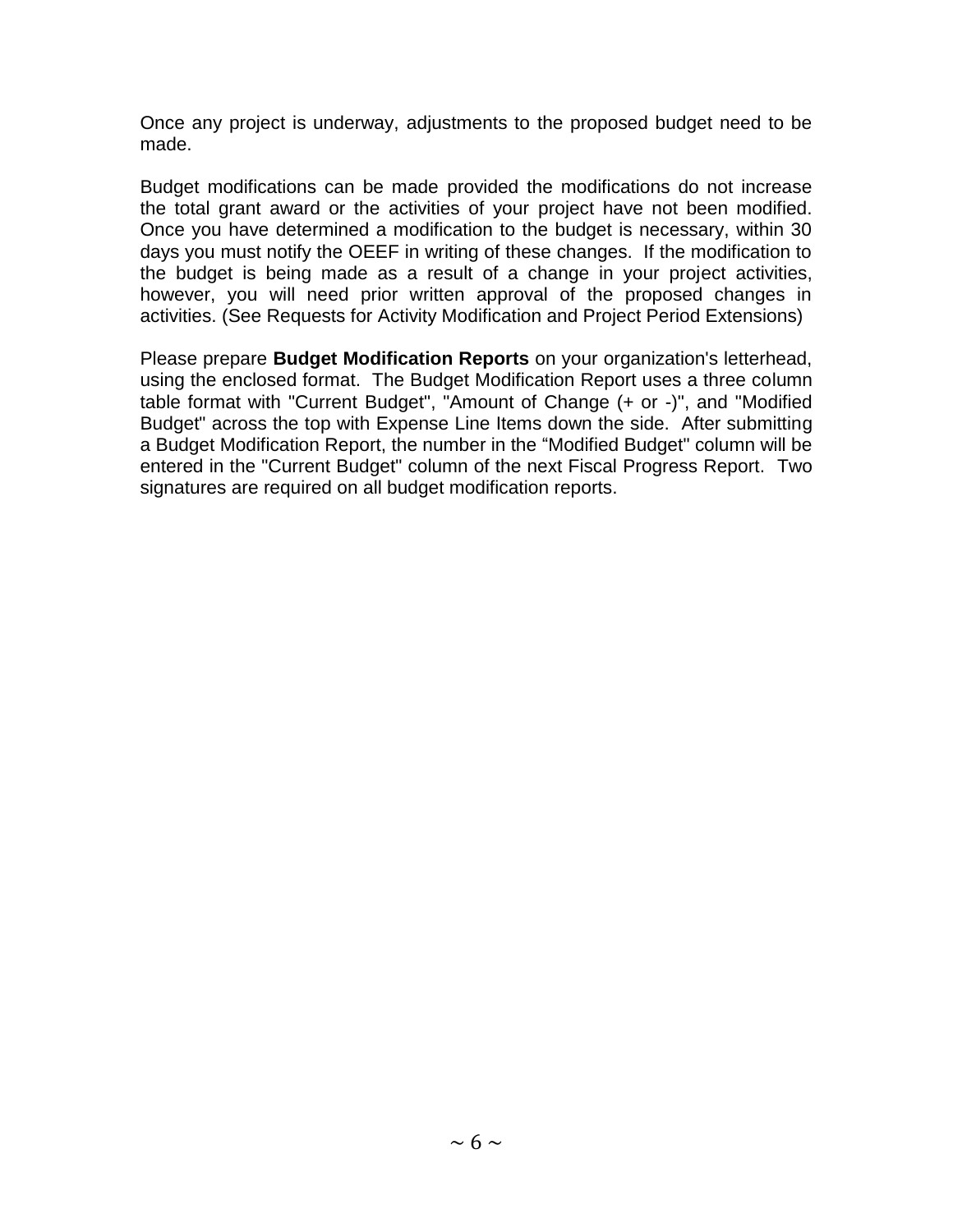### (Letterhead)

#### **OEEF ID #:**

**Organization Name: Statement Period:** (month/day/year) **through** (month/day/year)

### **BUDGET MODIFICATION REPORT**

|                | <b>Amount of</b> |                 |
|----------------|------------------|-----------------|
| <b>Current</b> | Change           | <b>Modified</b> |
| <b>Budget</b>  | $(+ or -)$       | <b>Budget</b>   |

#### **A. Personnel**

- **1. Salary/Wages**
- **2. Benefits**
- **3. Substitutes SUBTOTAL**
- **B. Non-Personnel**
- **1. Supplies**
- **2. Equipment**
- **3. Printing**
- **4. Other**

**SUBTOTAL**

**C. Contractual**

**SUBTOTAL**

**D. Administrative SUBTOTAL**

**OEEF TOTAL**

**I certify the reported OEEF grant expenditures are true and accurate. These expenditures have been incurred and complete documentation is on file.** 

**\_\_\_\_\_\_\_\_\_\_\_\_\_\_\_\_\_\_\_\_\_\_\_\_\_\_\_\_\_\_\_\_\_\_\_\_\_\_\_\_\_\_**

**\_\_\_\_\_\_\_\_\_\_\_\_\_\_\_\_\_\_\_\_\_\_\_\_\_\_\_\_\_\_\_\_\_\_\_\_\_\_\_\_\_\_**

**(Signatures)**